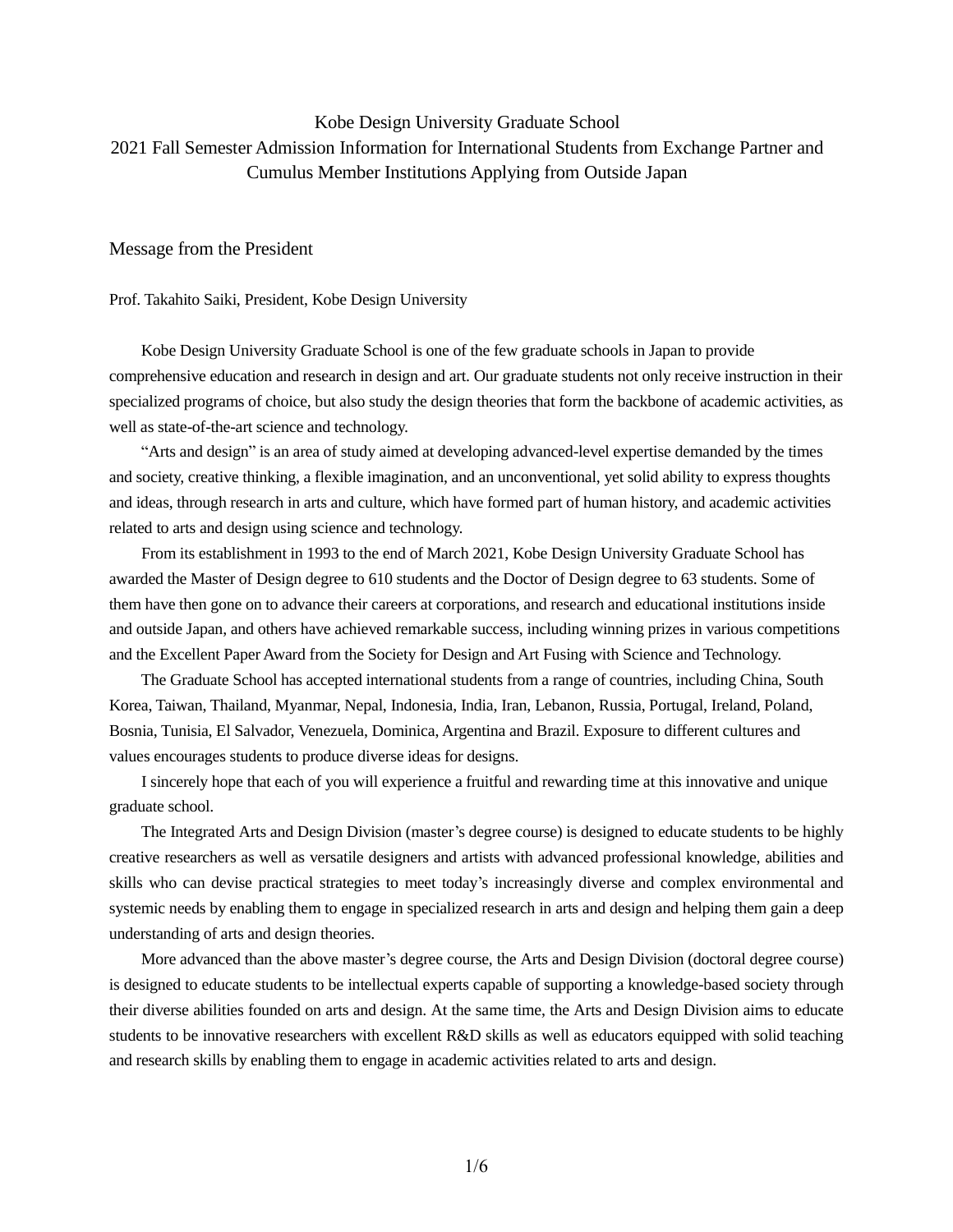# Number of Places

| Course   | Division                   | Admission<br>category    | Number of places |
|----------|----------------------------|--------------------------|------------------|
| Master's | Integrated Arts and Design | International<br>student | Up to $10$       |

\* Applicants must contact their preferred research supervisor through the Graduate School Admissions Office and obtain the supervisor's informal consent to receive research supervision before submitting their applications.

\* All classes are offered in Japanese only.

# Application Period, Selection Date, Notification of Results, etc.

| Description                         | Schedule                                                                                                   |  |  |
|-------------------------------------|------------------------------------------------------------------------------------------------------------|--|--|
| Application period                  | Tuesday, June $1 -$ Friday, June 11, 2021<br>(Required documentation must be postmarked by the deadline.)  |  |  |
| Selection date                      | Wednesday, July 14, 2021                                                                                   |  |  |
| Notification of results             | Friday, July 23, 2021                                                                                      |  |  |
| Enrollment period                   | Saturday, July 24 – Friday, August 6, 2021<br>(Required documentation must be postmarked by the deadline.) |  |  |
| Deadline for declining<br>admission | Friday, September 10, 2021                                                                                 |  |  |

# Selection Method

| Selection method                    | <b>Remarks</b>                                                                                                                                                                |  |  |
|-------------------------------------|-------------------------------------------------------------------------------------------------------------------------------------------------------------------------------|--|--|
| Screening of submitted<br>documents | Research plan and portfolio of works to be examined for<br>screening<br>* The above documents should be prepared in Japanese in<br>principle, but can be prepared in English. |  |  |

 \* Applicants will be screened for admission on the basis of their submitted documents. Therefore, they do not need to visit Japan to take the entrance exam.

Eligibility (Foreign nationals who are not permanent residents of Japan and who meet the following requirements may apply.)

- 1. Applicants who are aged 22 or over, and hold a bachelor's degree from one of the exchange partner institutions listed below or Cumulus member institutions, or who are expected to obtain a bachelor's degree from one of the exchange partner/Cumulus member institutions by Wednesday, September 15, 2021
	- Exchange Partner Institutions

| Beijing Institute of Technology                                              | Weißensee Academy of Art Berlin |  |  |  |
|------------------------------------------------------------------------------|---------------------------------|--|--|--|
| Dongseo University                                                           | Université de Montréal          |  |  |  |
| National Yunlin University of Science and National Taiwan University of Arts |                                 |  |  |  |
| <b>Technology</b>                                                            |                                 |  |  |  |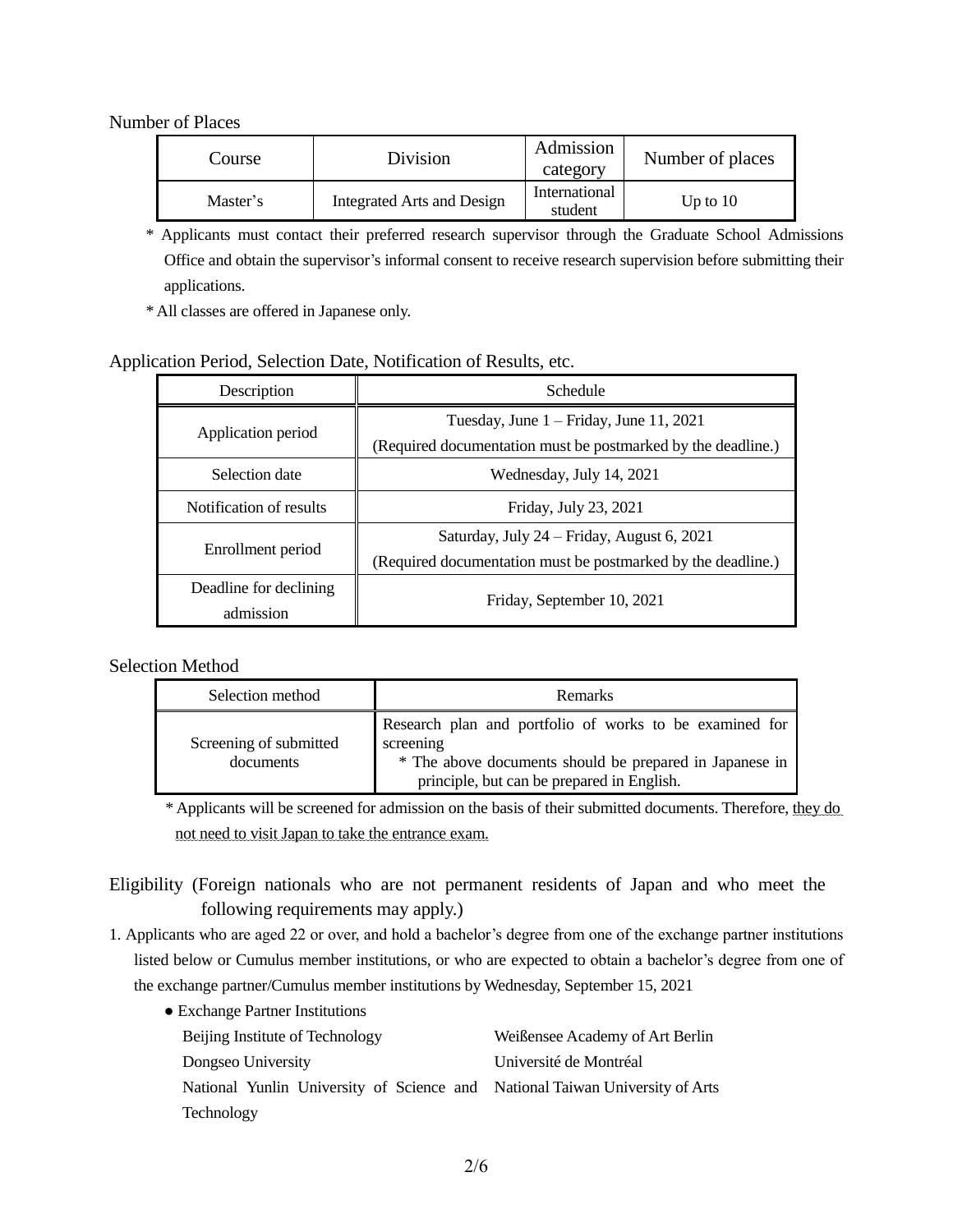National University of Kaohsiung FH JOANNEUM Gesellschaft mbH University of Applied Sciences Institute of Technology Bandung Zuyd University of Applied Sciences

● Cumulus (International Association of Universities and Colleges of Arts, Design and Media) Member Institutions

\* Please refer to<http://www.cumulusassociation.org/member/> for a list of member institutions.

2. Applicants who have attained level N2 or higher in the Japanese-Language Proficiency Test (JLPT) administered by the Japan Foundation and Japan Educational Exchanges and Services.

JLPT is usually held on Sundays in early July and December.

\* For more information, please visit JLPT website: http://www.jlpt.jp/e/index.html.

3. Applicants who reside outside Japan at the time of application but who can expect to obtain, as a rule, the resident status of "Student" under the Immigration Control and Refugee Recognition Act of Japan once admitted to the Graduate School.

Application Materials (All documents must be completed in black ink or black ballpoint pen. Please do not use an erasable ballpoint pen.)

1. Completed application form

- 2. Research plan
- 3. Statement of reason(s) for selecting your preferred research supervisor
- 4. Certificate of graduation (or prospect of graduation) from your university
- 5. Official transcript (undergraduate)
- 6. Résumé

7. Two letters of recommendation: one from your university's president, dean or equivalent, and one from your direct academic supervisor

8. Materials showing your past research work, such as a portfolio of works or research papers (Please attach abstracts in Japanese.)

- 9. Japanese-Language Proficiency Test (JLPT) Certificate of Result and Scores
- 10. Photocopy of passport (all pages including blank pages)
- 11. Health certificate

As a rule, all application materials must be prepared in Japanese.

For certificates and other documents in languages other than Japanese and English, please attach a Japanese translation certified by a Japanese language educational institution or a public organization such as an embassy.

\* Please download the relevant formats for application materials 1-3 and 6 from the Kobe Design University Graduate School website: https://www.kobe-du.ac.jp/education/gsd/

\* If incomplete application materials are received, the application might not be accepted. Please make sure that your application materials are complete and accurate before submitting them.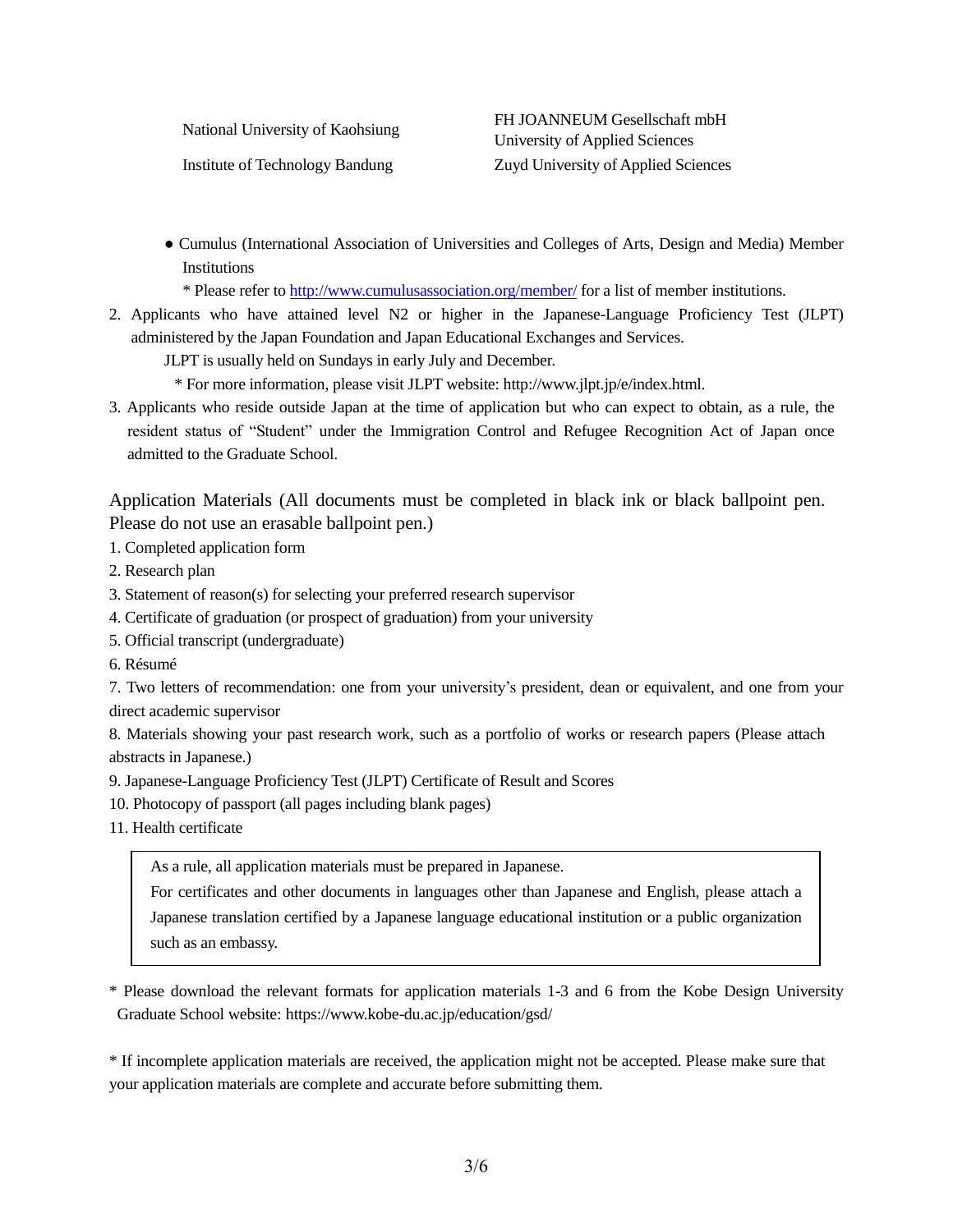How to Submit Your Application

Please send the above application materials by EMS (Express Mail Service) or equivalent to the following address. (Application materials must be postmarked on or before June 11, 2021.) As a rule, submitted documents will not be returned.

[Where to submit]

Kobe Design University Graduate School Admissions Office

8-1-1 Gakuennishi-machi, Nishi-ku, Kobe City, Hyogo Prefecture 651-2196, Japan

Notification of Results and Enrollment Procedure

- 1. Results will be notified to applicants by email and postal mail. The Graduate School will not respond to inquiries by any means including telephone.
- 2. Successful applicants are required to pay half the entrance fee (180,000 yen) and submit enrollment documents within the prescribed enrollment period. (Further details will be notified to successful applicants.)
- 3. The first payment for the fall semester in AY 2021 is due by Friday, September 10, 2021. Please pay the remaining half of the entrance fee (180,000 yen), the tuition and equipment  $&$  laboratory fee (260,000 yen  $+ 140,000$  yen = 400,000 yen) and the Japanese language tuition (150,000 yen).
- 4. Successful applicants are required to submit, within the prescribed enrollment period, proof of their ability to finance their living and educational expenses while studying in Japan, such as a certified copy of their financial guarantor's bank statement, certificate of employment and certificate of tax payment. Please prepare these documents in good time, since the enrollment period is short.
- 5. Successful applicants who fail to complete, for whatever reason, the required enrollment procedure within the prescribed enrollment period will be denied admission.
- 6. The entrance fee is non-refundable.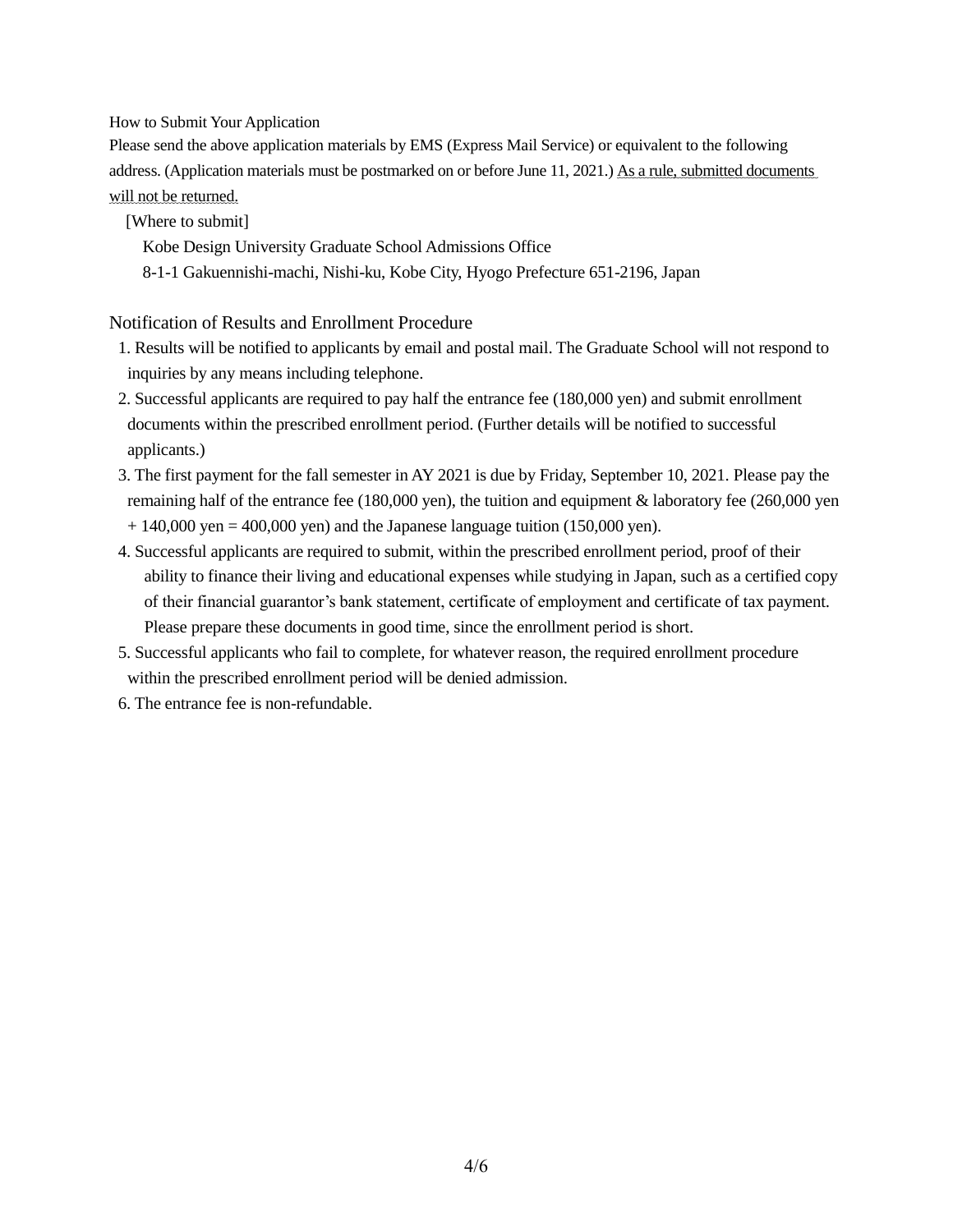Tuition & Other Fees by Academic Year (Unit: JPY)

|         | Description     | Due     | Entrance<br>fee | Tuition | Equipment<br>& laboratory<br>fee | Japanese<br>language<br>tuition | Total   |
|---------|-----------------|---------|-----------------|---------|----------------------------------|---------------------------------|---------|
| AY 2021 |                 | Aug. 6  | 180,000         |         |                                  |                                 | 180,000 |
|         |                 | Sep. 10 | 180,000         | 260,000 | 140,000                          | 150,000                         | 730,000 |
| AY 2022 | Spring semester | Apr. 27 |                 | 260,000 | 140,000                          |                                 | 400,000 |
|         | 1st payment     |         |                 |         |                                  |                                 |         |
|         | Fall semester   | Oct. 27 |                 | 260,000 | 140,000                          |                                 | 400,000 |
|         | 1st payment     |         |                 |         |                                  |                                 |         |
| AY 2023 | Spring semester | Apr. 27 |                 | 260,000 | 140,000                          |                                 | 400,000 |
|         | 1st payment     |         |                 |         |                                  |                                 |         |
|         | Fall semester   | Oct. 27 |                 | 260,000 | 140,000                          |                                 | 400,000 |
|         | 1st payment     |         |                 |         |                                  |                                 |         |

\* Tuition and equipment & laboratory fees for a year are paid in two installments.

\* A number of scholarships offered by Kobe Design University or by external organizations are open to application by international students.

\* Kobe Design University offers a 50 percent tuition discount (325,000 yen) for 2nd-year graduate students who are recognized to have achieved excellent academic performance in the first year. For international graduate students (excluding Japanese government-sponsored scholarship recipients) from Exchange Partner/Cumulus Member Institutions, who are required to enroll for two years and six months, a tuition discount of 325,000 yen is granted in the final year based on their academic performance during the first one year and six months. For more information, please contact the Graduate School Admissions Office.

## Course Duration (September 2021 to March 2024)

Students are required to enroll for two years and six months to complete the master's degree course at Kobe Design University Graduate School.

# Other Important Information

- 1. International students admitted to Kobe Design University Graduate School are required to take a six-month Japanese language course offered at a Japanese language school designated by the Graduate School. Students are responsible for their own travel expenses (a six-month student commuter pass costs around 48,000 yen) to and from the language school.
- 2. The Japanese language course runs from October 2021 to March 2022. Students are required to take an end-of-course exam in late February, 2022. Students who do not pass this exam must retake the Japanese language course at their own cost.
- 3. For any inquiries, please contact the Kobe Design University Office of Student and International Relations. Email: international@kobe-du.ac.jp